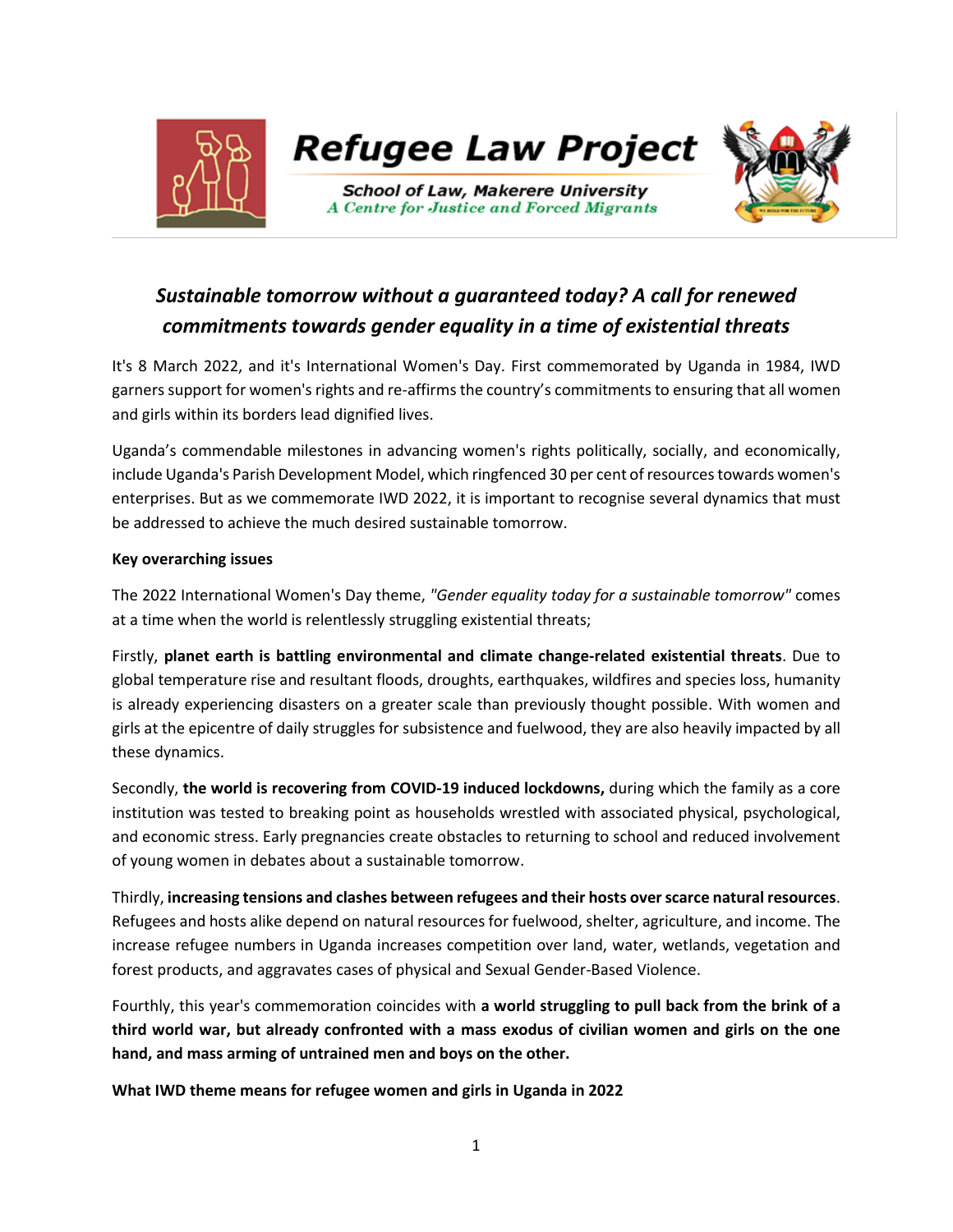This years' theme aligns with the 66th Commission on the Status of Women, which is keen on *"Achieving gender equality and the empowerment of all women and girls in the context of climate change, environmental and disaster risk reduction policies and programmes".* Besides adopting the international theme, Uganda emphasises engaging men and boys in promoting gender equality and women's empowerment in climate change, environmental, and disaster risk management.

Realising Gender Equality today for a sustainable tomorrow requires that people, government stakeholders, civil society, private sector, development and humanitarian actors, as well as the international community, wrestle with critical questions and priority areas such as;

**Land:** IWD 2022 should push us to retable decades-old conversations and struggles on access to land and other productive resources for women and girls, and to add in the hard reality that the 30x30m of land offered to refugees in rural settlements cannot sustain food crop production, let alone support climate change mitigation and disaster risk management. While adding land for refugee women might be part of the solution, such measures must also address issues of power and control between men and women when it comes to this primary factor of production and the harvests produced on it.

**Livelihoods:** Settling refugees in environmentally marginal locations with few available services, and at the same time reducing distributions of food and non-food items – particularly in a time of pandemic lockdown - has inevitably pushed refugee women with limited options to scouting nature for survival. Unless incomes are diversified or alternative sources of livelihood and fuelwood availed, rural-based vulnerable refugee women have limited options besides clearing above the ground bio-mass. It is important that they be introduced to livelihood practices that harness resources sustainably.

**Male involvement:** The 2022 theme emphases 'engaging' men and boys in proactive climate change mitigation, adaptation, and responses adds to the conventional male engagement pillars of; ending violence against women and girls, HIV/Aids prevention and response, Sexual Reproductive Health Rights, unpaid care work, children's upbringing. **It is important that this is one in ways that address** questions such as: does engaging men undermine the agency of women and girls, reinforce patriarchal powers of men over women, reduce already meagre resources for women's empowerment, and further frustrate hard-earned gains in women's empowerment?

**Legislative and Policy reforms:** Uganda's Constitution grants equal access to essential resources for all people within its borders. However, besides registered and titled land, most land in refugee hosting areas is customarily owned, with men as primary custodians and most women and girls still access land through their husbands and sons. IWD 2022 reminds us to amplify advocacy, awareness, education, and engagements, especially with cultural leaders, to realise transformative changes women's and girls' enjoyment of their constitutionally granted rights.

**Climate Change is Science, NOT Politics! Where are women and girls in this debate?** Uganda's pursuit of a middle-income economy recognises the importance of education and in particular, science and technology. In 2022 we must ask whether Uganda's women and girls are equipped with the science needed for environmental discourse. According UNICEF and UNFPA's 2022 report titled *"Teenage Pregnancy in Uganda: The Cost of Inaction",* 18% of annual births in Uganda result from teenage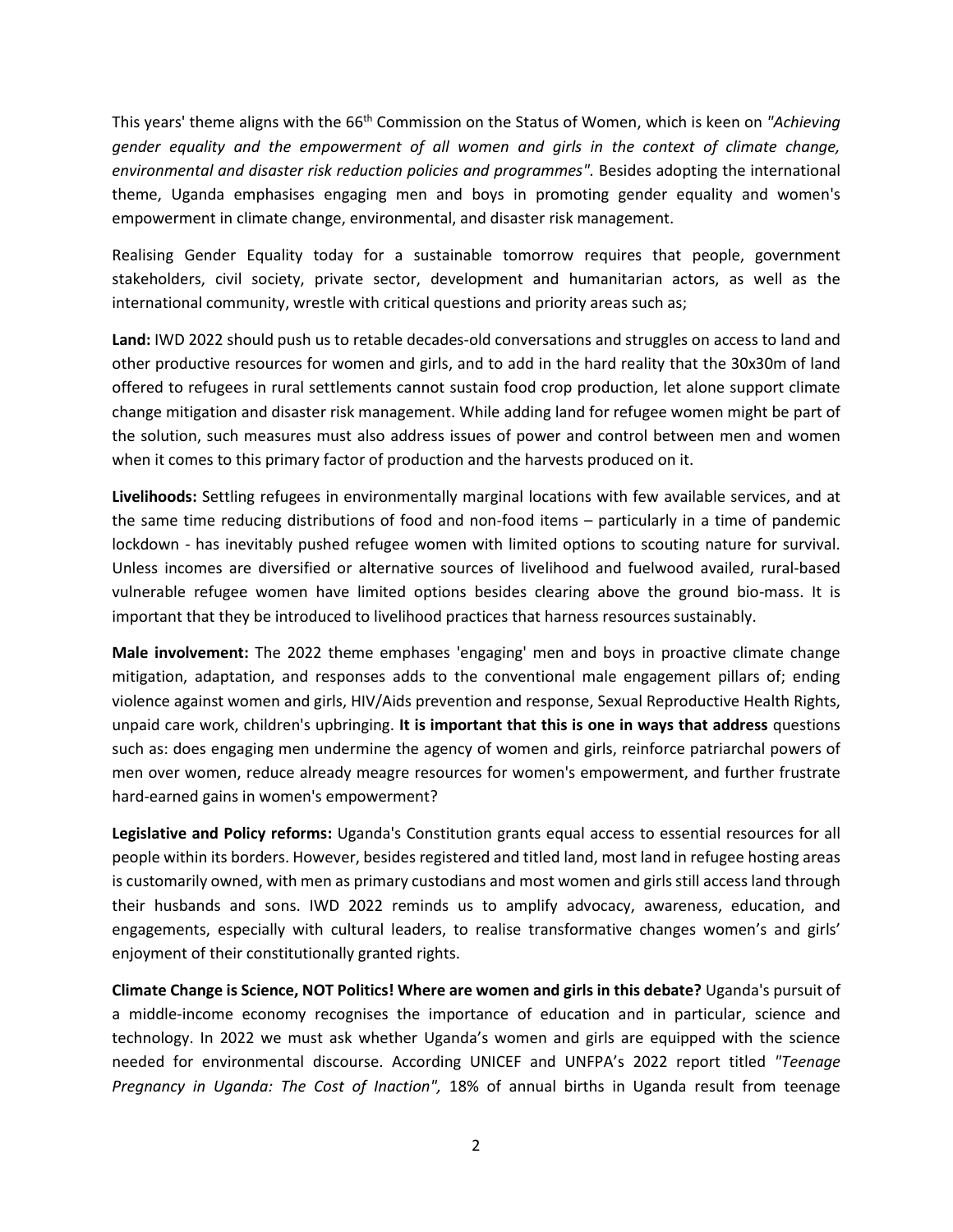pregnancy. Inactivity on teenage pregnancy could see 64% of teenage mothers unable to complete primary education. This report adds to Uganda's 2016 Demographic and Health Survey, which revealed that 1 in 4 adolescent girls between 15 and 19 are already mothers or pregnant with their first child.

How should we guarantee a sustainable future if children become mothers and drop out of school, and if national policy reinforces these dynamics? In 2022, Uganda's Ministry of Education and Sports issued guidelines demanding that school-girls undergo mandatory periodic pregnancy tests and, when found pregnant, be granted mandatory maternity leave at three months. The guidelines allow pregnant girls to sit for final examinations, but not to attend classes.

**Health. To what extent are refugee women able, ready, and willing to engage?** Livelihood and selfsustenance are pillars of key policies, including the Refugees and Host Population Empowerment (ReHoPE) and the Comprehensive Refugee Response Framework (CRRF). Intended to empower and skill refugees including refugee women to supplement humanitarian handouts, these laudable programmes, however, exclude many vulnerable women and girls whose profound physical, psychological, psychosexual, psychosocial, and political harms suffered before, during, and after flight are not attended to. These war-related injuries require timely and professional care if women and girls are to be able to contribute fully.

### **Refugee Law Project's Intervention**

As a Centre for Justice and Forced Migrants, Refugee Law Project (RLP) recognises the impact of changing climate on women and girls irrespective of their legal status, and their contribution in environmental protection.

One of the project's objectives is to enhance durable refugee-host relations through engaging host communities in mitigating impacts of sudden overpopulation and resultant environmental degradation through income generation and reforestation activities. With funding support from the Ministry of Foreign Affairs of the Kingdom of the Netherlands, RLP has embraced mitigation and adaptation strategies, including tree growing in Adjumani, Lamwo, and Kiryandongo districts. 205 acres of land have been 'greened' with a variety of trees with nutritional and climate change values. We have promoted community dialogues, engaged younger generations through school debates, facilitated learning and exchange visits for university students and tree growers, conducted training of relevant stakeholders, and supported institutions to run nurseries raising over 400,000 seedlings.

# **Call to Action**

For people heading to Yumbe district, where the national event will be held, let's be reminded that IWD 2022 calls us all to transition from rhetorical proclamations to actionable commitments. Realising Gender Equality today for a sustainable tomorrow cannot be achieved from a one-day event, but requires continuous rigorous actions by all.

Our actions and inaction are equally loud! We implore community members, government stakeholders, civil society, private sector, donor community, diplomatic missions, and the international community to;